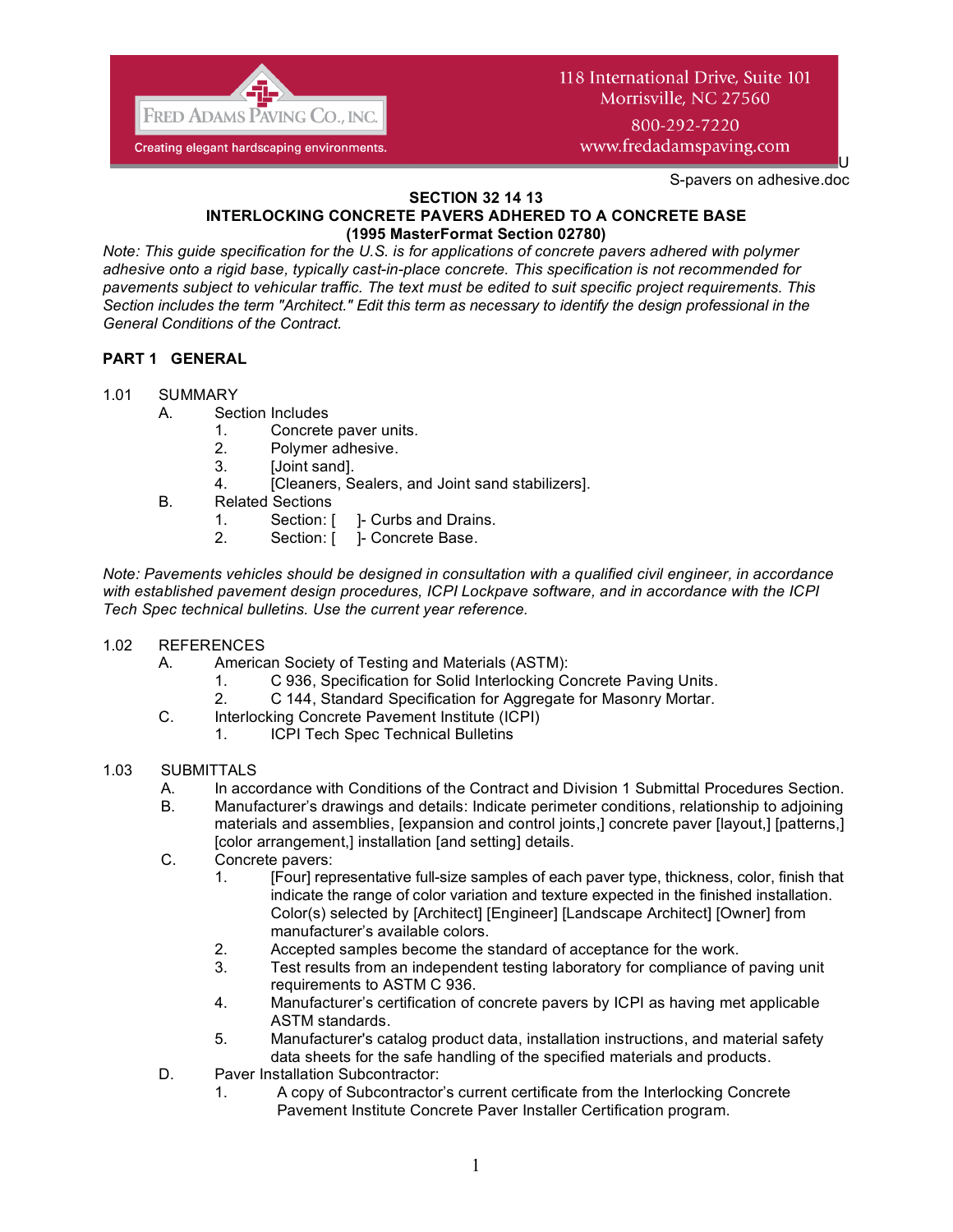

800-292-7220 www.fredadamspaving.com

U S-pavers on adhesive.doc

- 2. Job references from projects of a similar size and complexity. Provide Owner/Client/General Contractor names, postal address, phone, fax, and email address.
- 1.04 QUALITY ASSURANCE
	- A. Paving Subcontractor Qualifications:
		- 1. Utilize an installer having successfully completed concrete paver installation similar in design, material, and extent indicated on this project.
		- 2. Utilize an installer holding a current certificate from the Interlocking Concrete Pavement Institute Concrete Paver Installer Certification program.
	- B. Regulatory Requirements and Approvals: [Specify applicable licensing, bonding or other requirements of regulatory agencies.].
	- C. Mock-Ups:
		- 1. Install a 7 ft x 7 ft  $(2 \times 2 \text{ m})$  paver area.
		- 2. Use this area to joint sizes, lines, laying pattern(s), color(s), and texture of the job.
		- 3. This area will be used as the standard by which the work will be judged.
		- 4. Subject to acceptance by owner, mock-up may be retained as part of finished work.
		- 5. If mock-up is not retained, remove and properly dispose of mock-up.
- 1.05 DELIVERY, STORAGE & HANDLING
	- A. General: Comply with Division 1 Product Requirement Section.
	- B. Comply with manufacturer's ordering instructions and lead-time requirements to avoid construction delays.
	- C. Delivery: Deliver materials in manufacturer's original, unopened, undamaged containers packaging with identification labels intact.
		- 1. Coordinate delivery and paving schedule to minimize interference with normal use of buildings adjacent to paving.
		- 2. Deliver concrete pavers to the site in steel banded, plastic banded or plastic wrapped packaging capable of transfer by forklift or clamp lift.
		- 3. Unload pavers at job site in such a manner that no damage occurs to the product.
	- D. Storage and Protection: Store materials protected such that they are kept free from mud, dirt, and other foreign materials. [Store concrete paver cleaners and sealers per manufacturer's instructions.]
		- 1. [Cover joint sand with waterproof covering if needed to prevent exposure to rainfall or removal by wind. Secure the covering in place.]

#### 1.06 PROJECT/SITE CONDITIONS

- A. Environmental Requirements:
	- 1. Do not install pavers during heavy rain or snowfall.
	- 2. Do not install pavers over frozen aggregate base materials.
	- 3. [Do not install frozen joint sand.]
- 1.07 MAINTENANCE
	- A. Extra Materials: Provide [Specify area] [Specify percentage.] additional material for use by owner for maintenance and repair.
	- B. Pavers shall be from the same production run as installed materials.

## **PART 2 PRODUCTS**

2.01 CONCRETE PAVERS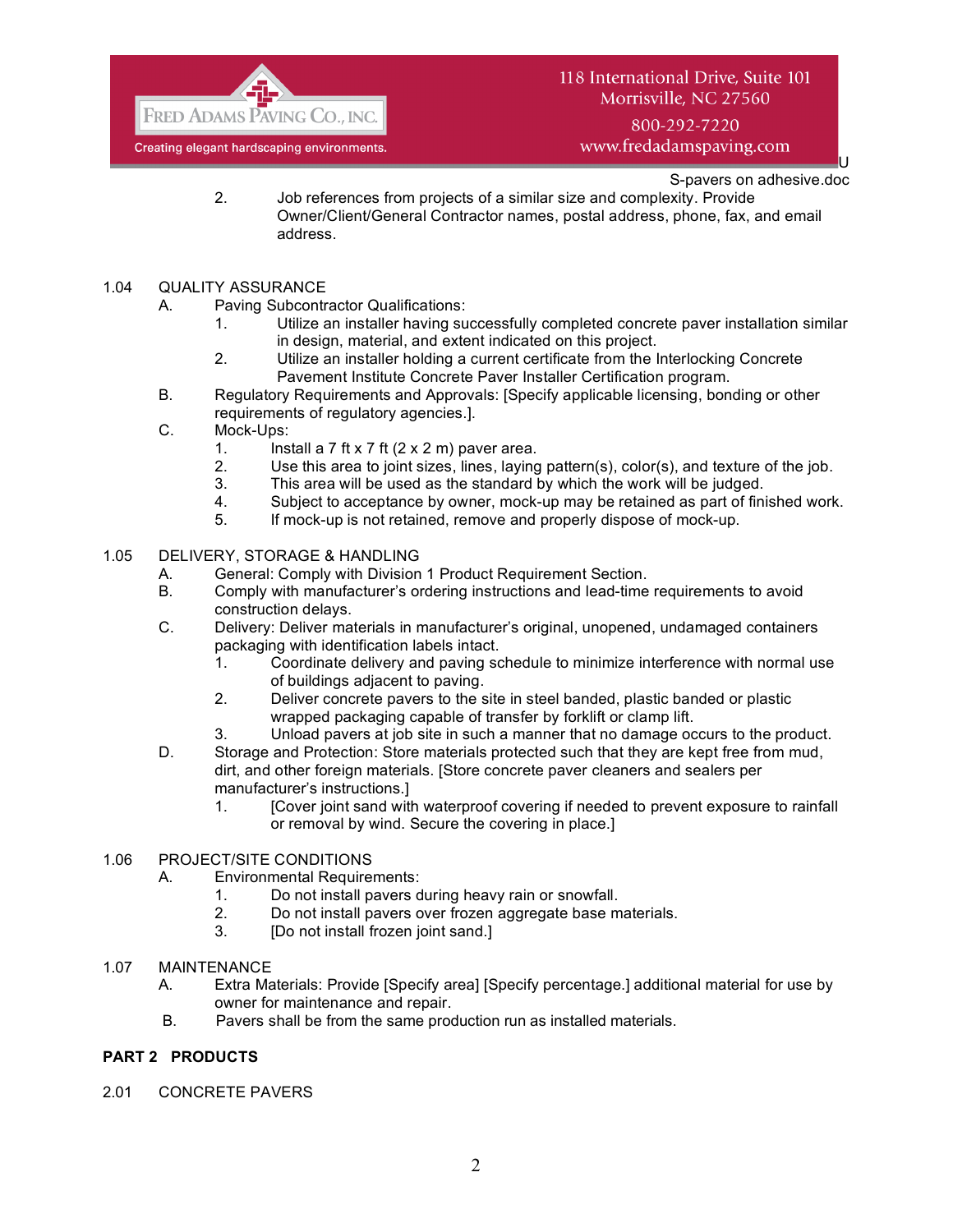

# 118 International Drive, Suite 101 Morrisville, NC 27560

800-292-7220 www.fredadamspaving.com

> U S-pavers on adhesive.doc

*Note: Concrete pavers may have spacer bars on each unit. They are highly recommended for mechanically installed pavers. Manually installed pavers may be installed with or without spacer bars.*

- A. Manufacturer: [Specify ICPI member manufacturer name.].
	- 1. Contact: [Specify ICPI member manufacturer contact information.].
- B. Interlocking Concrete Pavers:
	- 1. Paver Type: [Specify name of product group, family, series, etc.].
		- a. Material Standard: Comply with material standards in ASTM C 936.
		- b. Color [and finish]: [Specify color.] [Specify finish].
		- c. Color Pigment Material Standard: Comply with ASTM C 979.
		- d. Size: [Specify.] inches [({Specify.}mm)] x [Specify.] inches [({Specify.}mm)] x [Specify.] inches [({Specify.} mm)] thick.

*Note: If 3 1/8 in. (80 mm) thick pavers are specified, their compressive strength test results per ASTM C 140 should be adjusted by multiplying by 1.18 to equate the results to that from 2 3/8 in. (60 mm) thick pavers.*

- e. Average Compressive Strength (C 140): 8000 psi (55 MPa) with no individual unit under 7200 psi (50 MPa).
- f. Average Water Absorption (ASTM C 140): 5% with no unit greater than 7%.
- g. Freeze/Thaw Resistance (ASTM C 67): Resistant to 50 freeze/thaw cycles with no greater than 1% loss of material. Freeze-thaw testing requirements shall be waived for applications not exposed to freezing conditions.

## 2.02 PRODUCT SUBSTITUTIONS

A. Substitutions: No substitutions permitted.

## 2.03 POLYMER ADHESIVE

- A. Specifically manufactured for use with concrete pavers.
- B. [Manufacturer]

*Note: Joint sand may not be used in some applications. Delete or retain 2.04 below as required.*

2.04 [JOINT SAND]

A. Joint Sand Material Requirements: Conform to the grading requirements of ASTM C 144.

2.05 ACCESSORIES

*Note: Delete article below if cleaners, sealers, and/or joint sand stabilizers are not specified.*

- A. [Cleaners] [Sealers] [Joint sand stabilizers]
	- a. Material Type and Description: [Specify material type and description.].
	- b. Material Standard: [Specify material standard.].
	- c. Manufacturer: [Specify manufacturer.].

## **PART 3 EXECUTION**

- 3.01 ACCEPTABLE INSTALLERS
	- A. [Specify acceptable paving subcontractors.].

*Note: The elevations and surface tolerance of the base determine the final surface elevations of concrete pavers. The paver installation contractor cannot correct deficiencies in the base surface with additional bedding sand or by other means. Therefore, the surface elevations of the base should be checked and*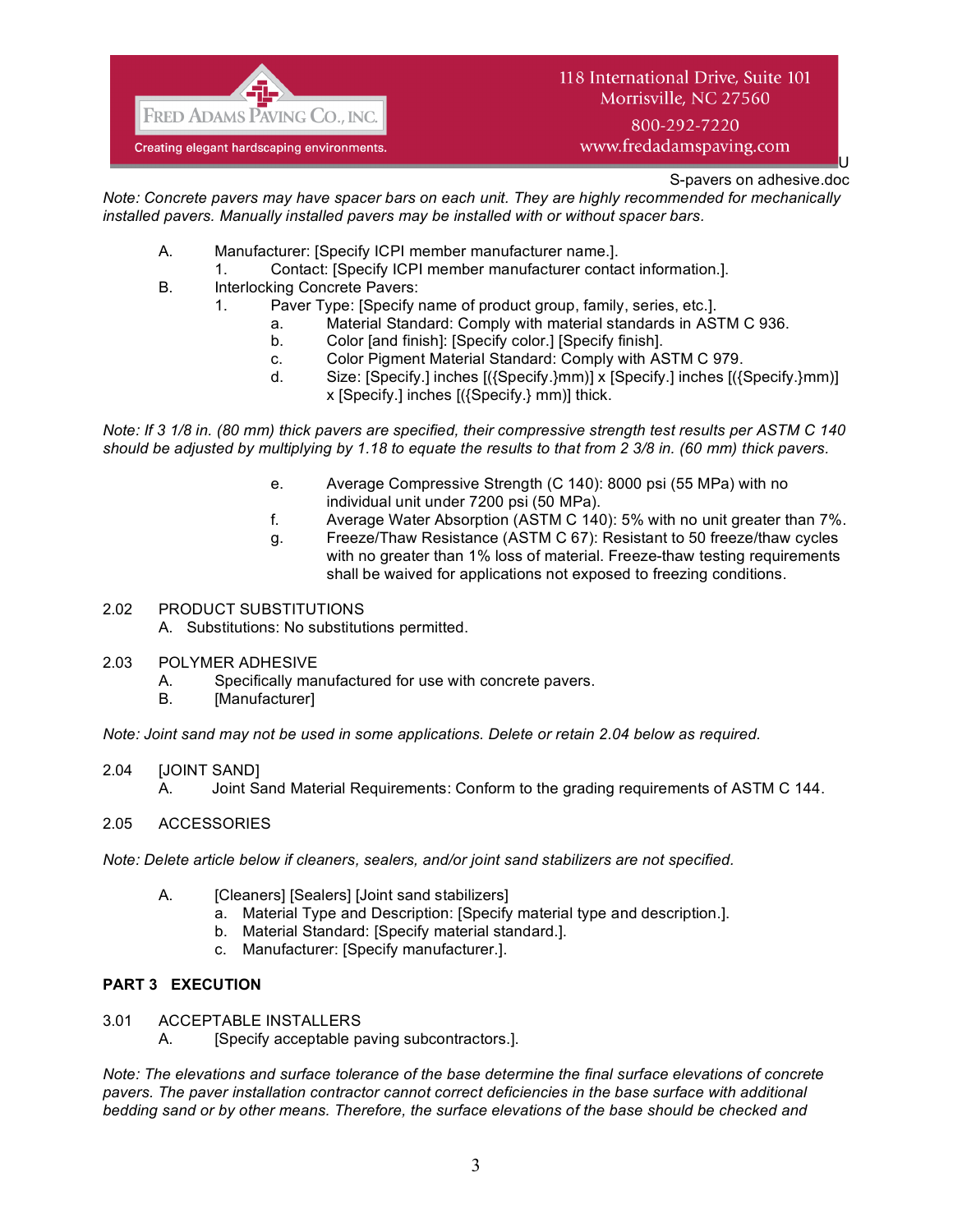

## 118 International Drive, Suite 101 Morrisville, NC 27560

800-292-7220 www.fredadamspaving.com

> U S-pavers on adhesive.doc

*accepted by the General Contractor or designated party, with written certification to the paving subcontractor, prior to placing bedding sand and concrete pavers.*

- 3.02 EXAMINATION
	- A. Acceptance of Site Verification of Conditions:
		- 1. General Contractor shall inspect, accept and certify in writing to the paver installation subcontractor that site conditions meet specifications for the following items prior to installation of interlocking concrete pavers.
			- a. Verify that subgrade preparation, compacted density and elevations conform to specified requirements.
			- b. Verify that geotextiles, if applicable, have been placed according to drawings and specifications.
			- c. Verify that concrete base materials, thickness, surface tolerances and elevations conform to specified requirements.
			- d. Provide written test results for concrete base materials to the Owner, General Contractor and paver installation subcontractor.
			- e. Verify location, type, and elevations of edge restraints, [concrete collars around] utility structures, and drainage holes and inlets.
		- 2. Do not proceed with installation of interlocking concrete pavers until base conditions are corrected by the General Contractor or designated subcontractor.
- 3.03 PREPARATION
	- A. Verify base is dry, certified by General Contractor as meeting material, installation and grade specifications.
	- B. Verify that base is clean and ready to accept polymer adhesive, support pavers, and imposed loads.
- 3.04 INSTALLATION
	- A. Ensure that pavers are free of foreign material before installation.
	- B. Lay pavers without adhesive in pattern(s) shown on drawings. Place units hand tight without using hammers. Make horizontal adjustments to placement of laid pavers with rubber hammers and pry bars as required.

*Note: Contact manufacturer of interlocking concrete paver units for recommended joint widths.*

- C. Provide joints between pavers between [1/16 in. and 3/16 in. (2 and 5 mm)] wide. No more than 5% of the joints shall exceed 1/4 in. (6 mm) wide to achieve straight bond lines.
- D. Joint (bond) lines shall not deviate more than  $\pm 1/2$  in. ( $\pm 15$  mm) over 50 ft. (15 m) from string lines.
- E. Fill gaps at the edges of the paved area with cut pavers or edge units.
- F. Cut pavers to be placed along the edge with a [double blade paver splitter or] masonry saw.

*Note. Specify requirements for edge treatment in paragraph below.*

- G. [Adjust bond pattern at pavement edges such that cutting of edge pavers is minimized.] [Cut pavers at edges as indicated on the drawings.]
- H. Keep skid steer and forklift equipment off newly laid pavers.
- I. Remove pavers from pattern and apply polymer adhesive on the bottom surface of the pavers according to manufacturer's instructions.
- J. Set pavers with adhesive to the concrete base in pattern(s) shown on the drawings.
- K. Maintain straight joint lines and joint widths.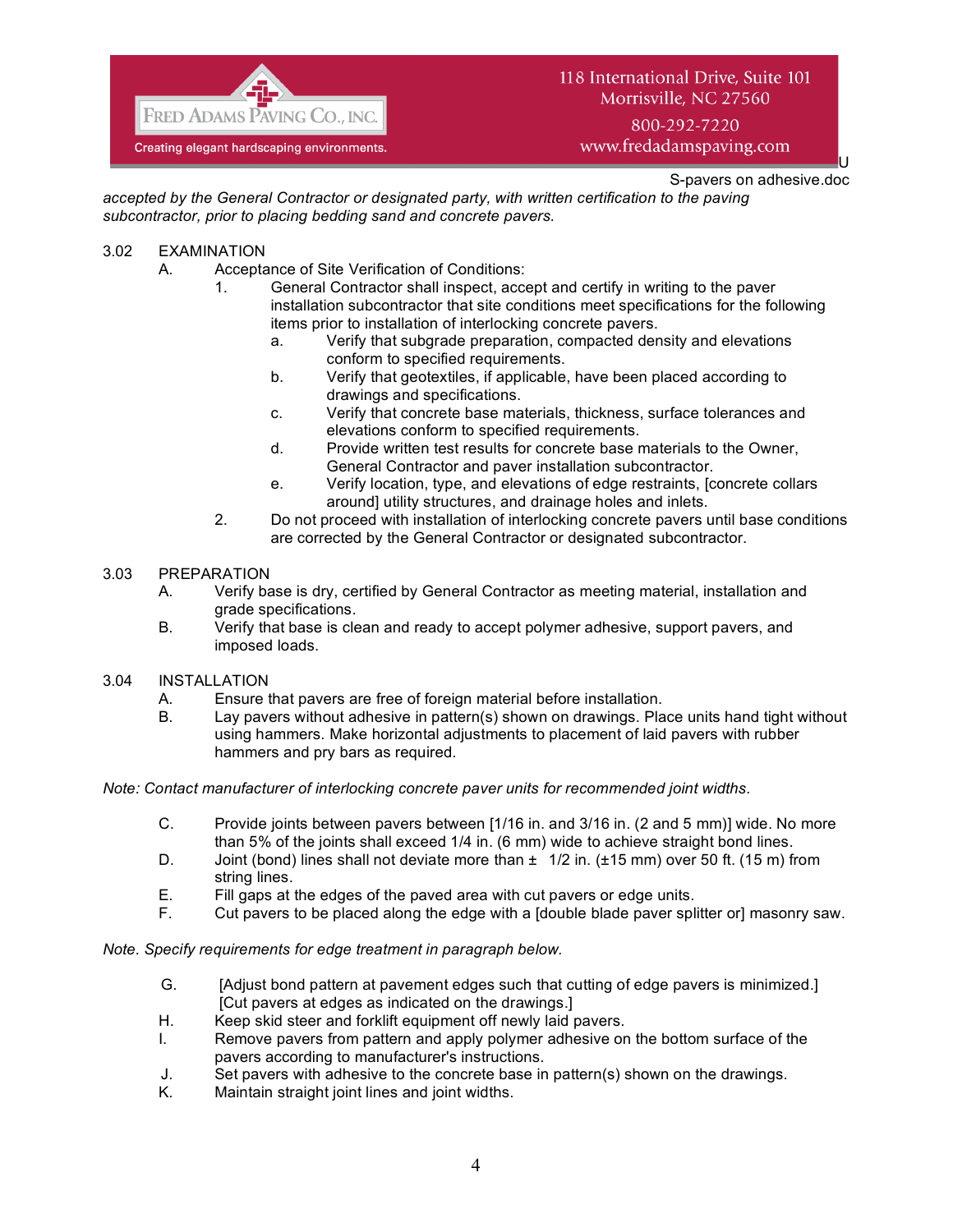

U S-pavers on adhesive.doc

L. The surface elevation of pavers shall be 1/8 to 1/4 in. (3 to 6 mm) above adjacent drainage inlets, concrete collars or channels.

## *Note: Joint sand may not be required in some applications. Delete articles M through Q below if no joint sand is applied.*

- M. After adhesive has cured, spread and sweep dry joint sand into joints continuously until full.
- N. All work within 6 ft. (2 m) of the laying face must shall have sand-filled joints at the end of each day. Cover the laying face or any incomplete areas with plastic sheets overnight if not closed with cut and adhered pavers with joint sand.
- O. Remove excess sand from surface when installation is complete.

*Note: Excess joint sand can remain on surface of pavers to aid in protecting their surface especially when additional construction occurs after their installation. If this is the case, delete the article above and use the article below. Designate person responsible for directing timing of removal of excess joint sand.*

- P. Allow excess joint sand to remain on surface to protect pavers from damage from other trades. Remove excess sand when directed by [Architect].
- Q. Surface shall be broom clean after removal of excess joint sand.

## 3.05 FIELD QUALITY CONTROL

*Note: Surface tolerances on flat slopes should be measured with a rigid straightedge. Tolerances on complex contoured slopes should be measured with a flexible straightedge capable of conforming to the complex curves on the pavement surface.*

- A. The final surface tolerance from grade elevations shall not deviate more than  $\pm$  3/8 in. ( $\pm$ 10 mm) under a 10 ft (3 m) straightedge.
- B. Check final surface elevations for conformance to drawings.
- C. The surface elevation of pavers shall be 1/8 in. to 1/4 in. (3 to 6 mm) above adjacent drainage inlets, concrete collars or channels.
- D. Lippage: No greater than 1/8 in. (3 mm) difference in height between adjacent pavers.

*Note: Cleaning and sealing may be required for some applications. See ICPI Tech Spec 5, Cleaning and* Sealing Interlocking Concrete Pavements *for guidance on when to clean and seal the paver surface, and when to stabilize joint sand. Delete article below if cleaners, sealers, and or joint sand stabilizers are not applied.*

#### 3.06 [CLEANING] [SEALING] [JOINT SAND STABILIZATION]

A. [Clean] [Seal] [Apply joint sand stabilization materials between] concrete pavers in accordance with the manufacturer's written recommendations.

## 3.07 PROTECTION

A. After work in this section is complete, the General Contractor shall be responsible for protecting work from damage due to subsequent construction activity on the site.

#### END OF SECTION